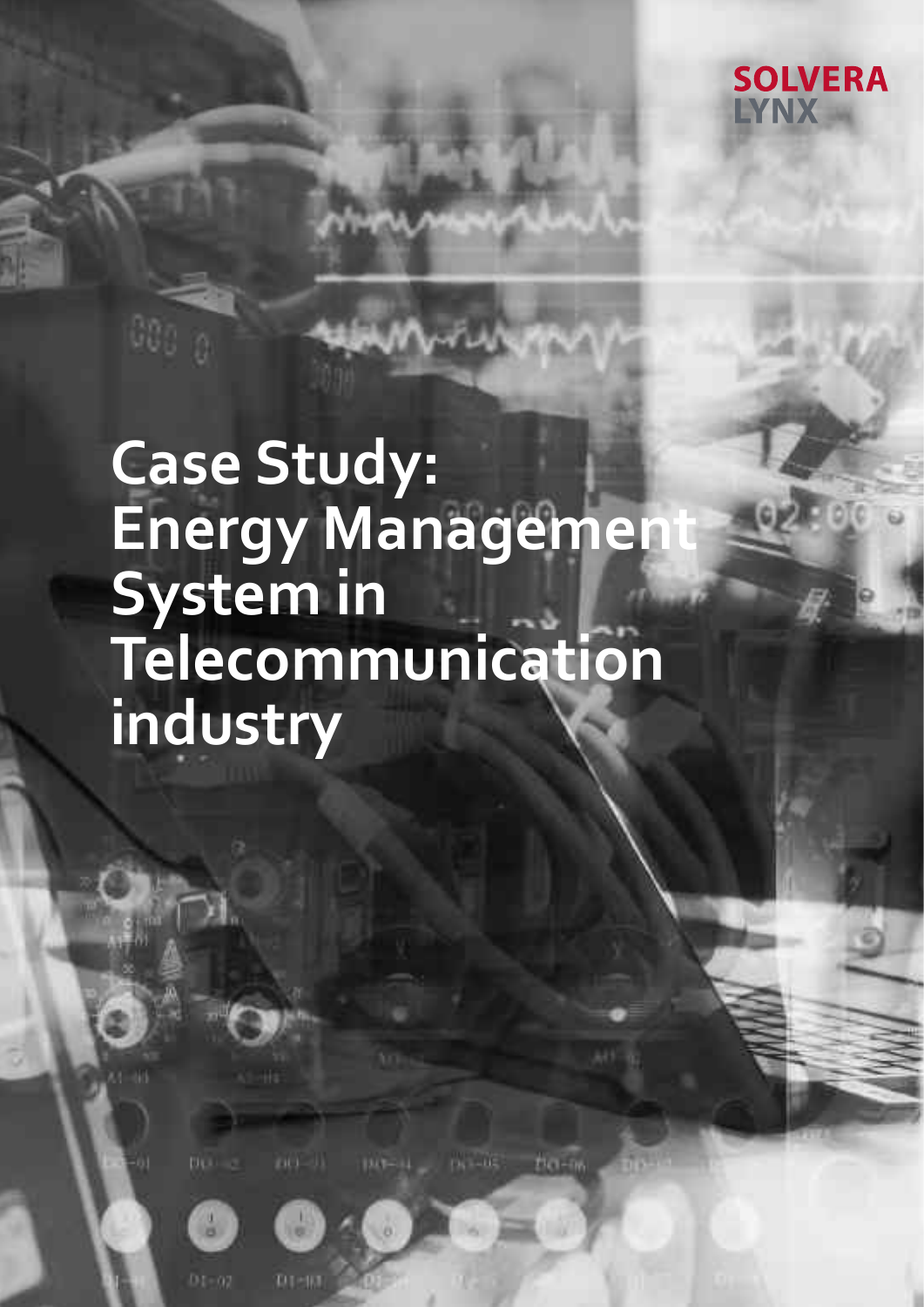

# **ENERGY MANAGEMENT IN TELECOMMUNICATION INDUSTRY**

## **TELEKOM SLOVENIJE KEY FIGURES**

Consumption of resources: Electricity, heat (district heating and natural gas)

Data sourses:

- Bill collection
	- SCADA Historian
	- Communication devices GsmBox.X4 32 data points

# **GENERAL COMPANY DESCRIPTION**

Telekom Slovenije is a comprehensive communications service provider in Slovenia, it also operates through its subsidiaries on the markets of South-Eastern Europe in Kosovo, Bosnia and Herzegovina, Croatia, Serbia, Montenegro and Macedonia. It also operates through its subsidiaries on the markets of South-Eastern Europe in Kosovo, Bosnia and Herzegovina, Croatia, Serbia, Montenegro and Macedonia. The Group's activities include fixed and mobile communications services, digital content and services, multimedia services and digital advertising, system integration and cloud computing services, construction and maintenance of telecommunications networks, and conservation of natural and cultural heritage in the Sečovlje Saltpans Regional Park.

**The main objectives of the EM project were:** complete digitalization of energy data for energy management system implementation, accumulation of all data in one place (collection of data from different sources), transparent view of energy usage , implementation of a tool that enables the introduction of a comprehensive energy management system and energy efficiency initiatives in order to reduce energy consumption and costs, business unit comparison & benchmarking.

# **OUR SOLUTIONS**

## **IMPLEMENTATION OF THE PROJECT IN THREE STEPS:**

- **• 1st Step Bill Collection Entry of Accounting Data.** Collecting data about electricity consumption from the measurement points for all locations on a monthly basis (high and low tariff), billing power and consumed reactive energy. Data is imported from Excel, which was sent to Telekom by electricity suppliers.
- **• 2nd Step Historian (a service that collects data from various devices in the SCADA network and logs into a database) Data Transfer from an existing Information System**. Data from the sub-measurements of electric energy (collocation, technology) are collected in the Historian database. From here, information is transmitted from the existing information system to the GemaLogic application server.
- **• 3rd Step Data Transfer via Communication Devices (ComBox.X4).** Data from calorimeters and gas meters (for large object heating) are transmitted via the Solvera Lynx communication devices.

### **INNOVATIVE TOOLS FOR ENERGY MANAGEMENT**

- **• Energy Management Software GemaLogic®: Basic Tools** Data Analyses, monitoring (Current, Archive Data), Alerts (SMS, e-mail), User's created analyses / reports, Dashboards; **Energy Efficiency Tools** - Contour Plot, Specific Consumption (KPI), Monitoring & Targeting (M & T), Cumulative Sum of Deviations (CuSum); **Special tools** - Energy bills archive, Tariff & Costs analysis, Weather data & forecasts, Data import, Data exchange (web services).
- **• Communication equipment:** 21 GsmBox.X4® devices.



Electricity consumption: 80 GWh/year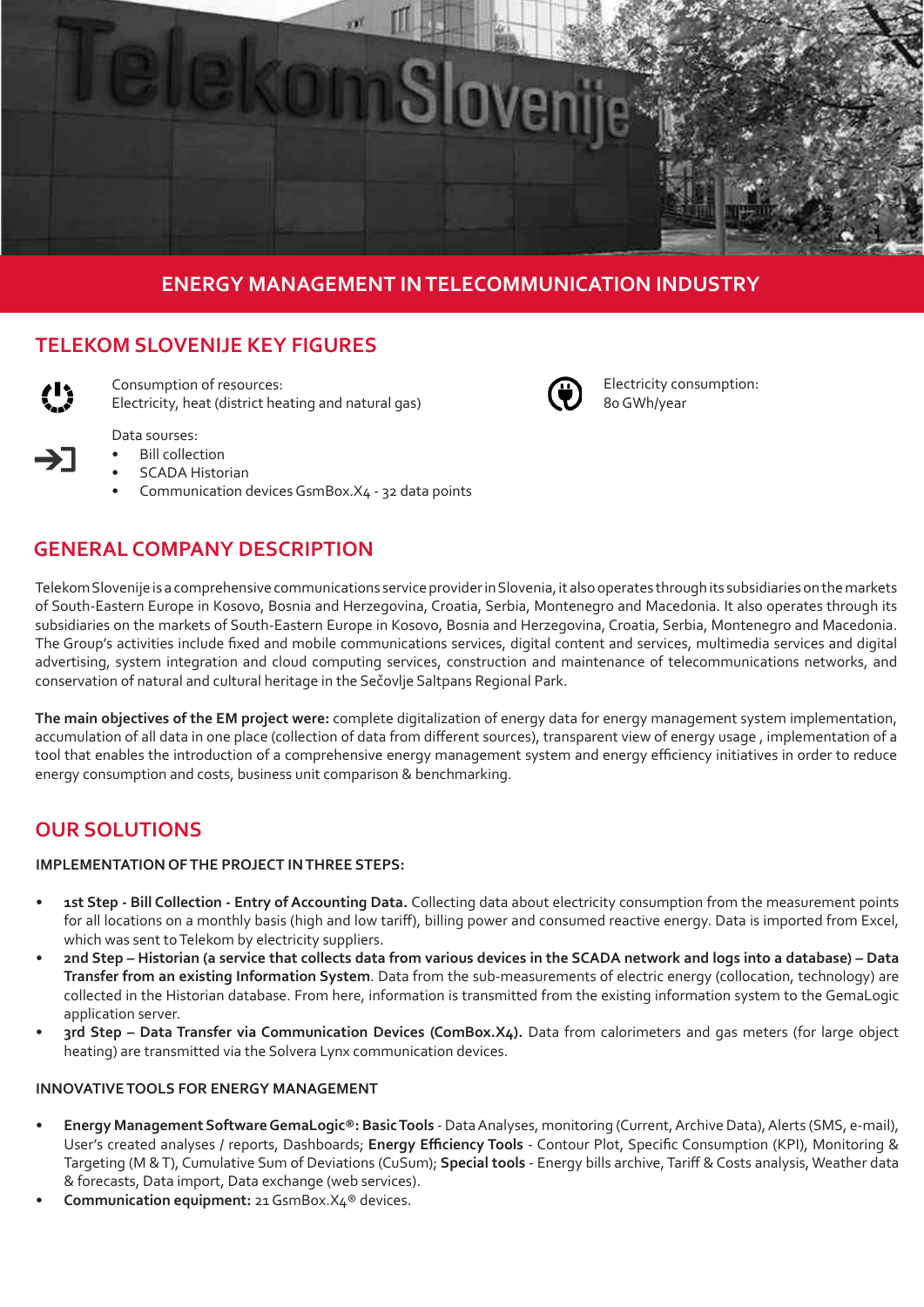

## **ENERGY MANAGEMENT IN TELECOMMUNICATION INDUSTRY**

## **SYSTEM ARCHITECTURE**



# **RESULTS AND BENEFITS**

**Implementation of a tool that enables the introduction of a comprehensive energy management system and energy efficiency initiatives in order to reduce energy consumption and costs.**

#### **Complete digitalization of energy data and transparent view of energy usage**

- Systematic and real-time energy monitoring, advanced analysis, benchmarking
- Multi-level Energy Usage Monitoring from maintenance workers to company management

#### **Advanced energy management and analytics**

- Targeted monitoring of energy consumption and costs
- Energy bill insights for the people responsible for EM

#### **Energy efficiency improvements**

• Greater efficiency and easier monitoring of the effectiveness of implemented measures

#### **Energy costs reduction**

• Analyses and avaluation of offers from different energy suppliers